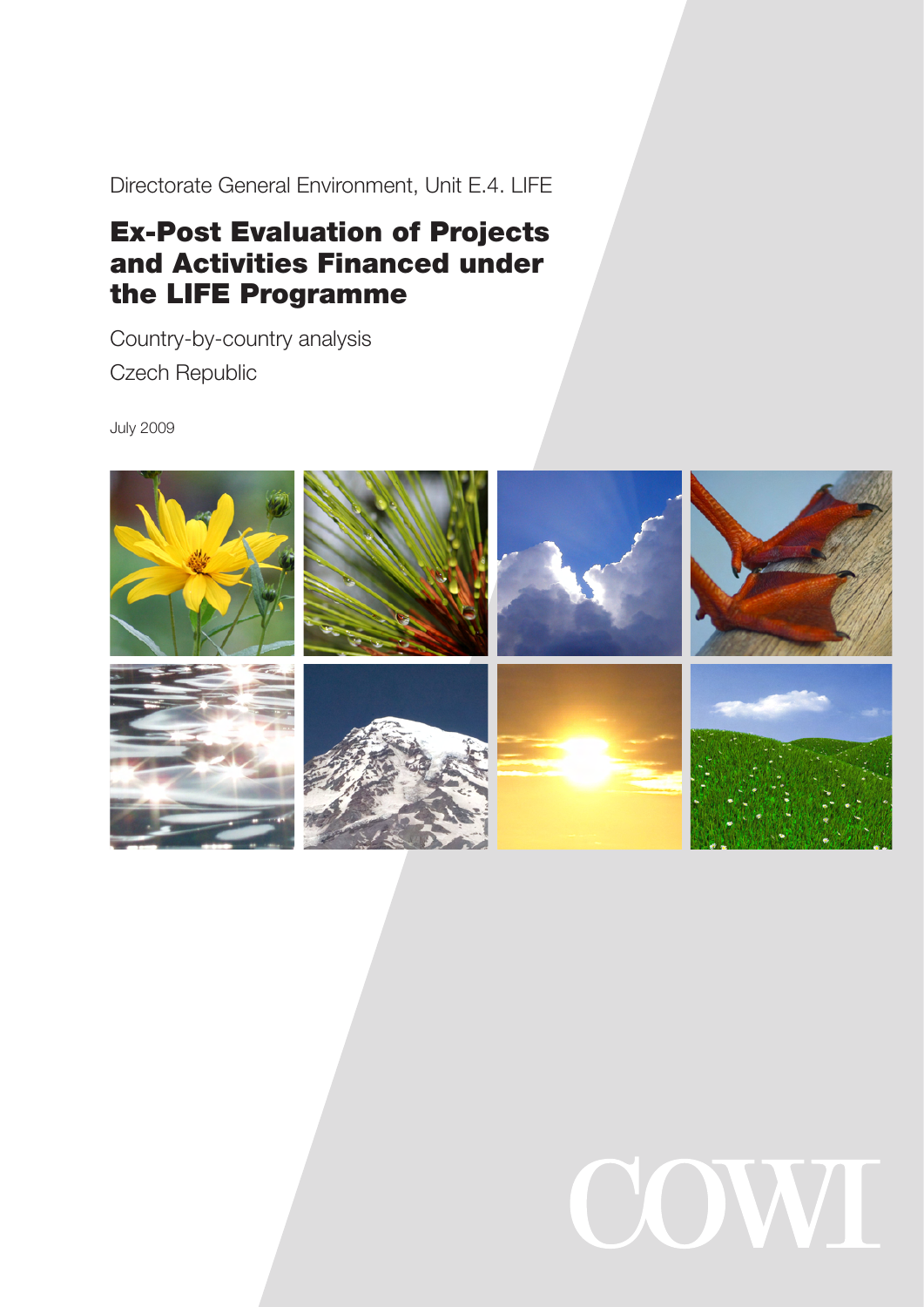

**COWI A/S** 

**Parallelvej 2 DK-2800 Kongens Lyngby Denmark** 

**Tel +45 45 97 22 11 Fax +45 45 97 22 12 www.cowi.com** 

Directorate General Environment, Unit E.4. LIFE

# Ex-Post Evaluation of Projects and Activities Financed under the LIFE Programme

Country-by-country analysis

Czech Republic

July 2009

Document no. 7-3 Czech Republic Version 1 Date of issue July.2009 Prepared BIM, IL Checked BIM, TIH, IL Approved BIM

This report has been prepared as a result of an independent evaluation by COWI being contracted by the Directorate General Environment

**The views expressed are those of the Consultant and do not necessarily reflect those of the European Commission.**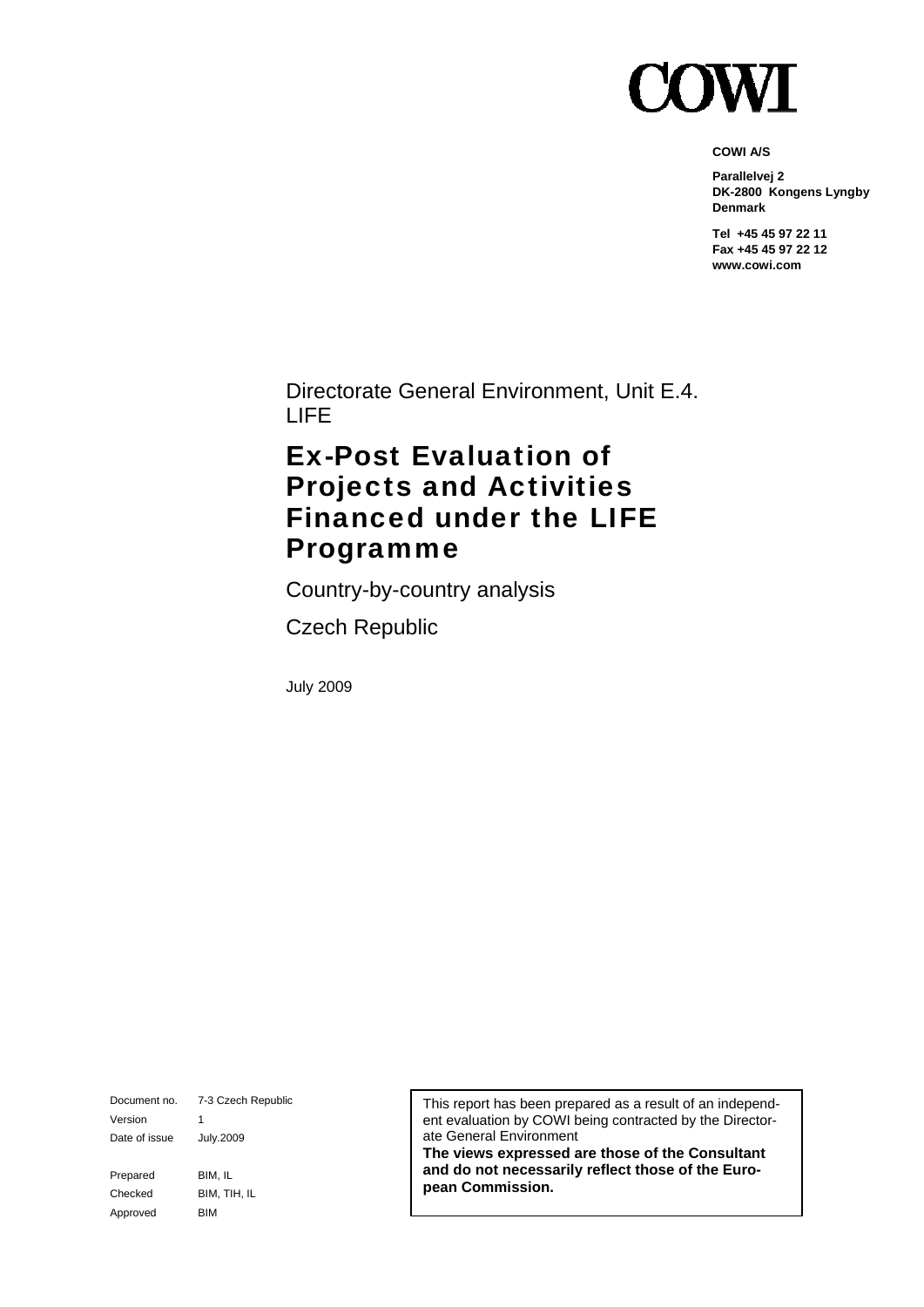### Table of Contents

| 1              | <b>Executive summary</b>                        | $\overline{2}$ |
|----------------|-------------------------------------------------|----------------|
| $\mathbf{2}$   | <b>Introduction</b>                             | $\overline{2}$ |
| 3              | <b>Environmental policy overview</b>            | $\overline{2}$ |
| 4              | Overview of LIFE projects in the Czech Republic | 3              |
| 5              | <b>Effects of projects implemented</b>          | 3              |
| 5.1            | Results and impacts for LIFE Nature projects    | 3              |
| 6              | The effectiveness of projects                   | 4              |
| $\overline{7}$ | The sustainability of projects                  | 4              |
| 8              | The utility of projects                         | 4              |

## Table of Appendices

| Appendix 1 | Comprehensive overview of LIFE Projects in<br><b>Czech Republic</b> |
|------------|---------------------------------------------------------------------|
| Appendix 2 | Summary tables on LIFE Nature projects in<br><b>Czech Republic</b>  |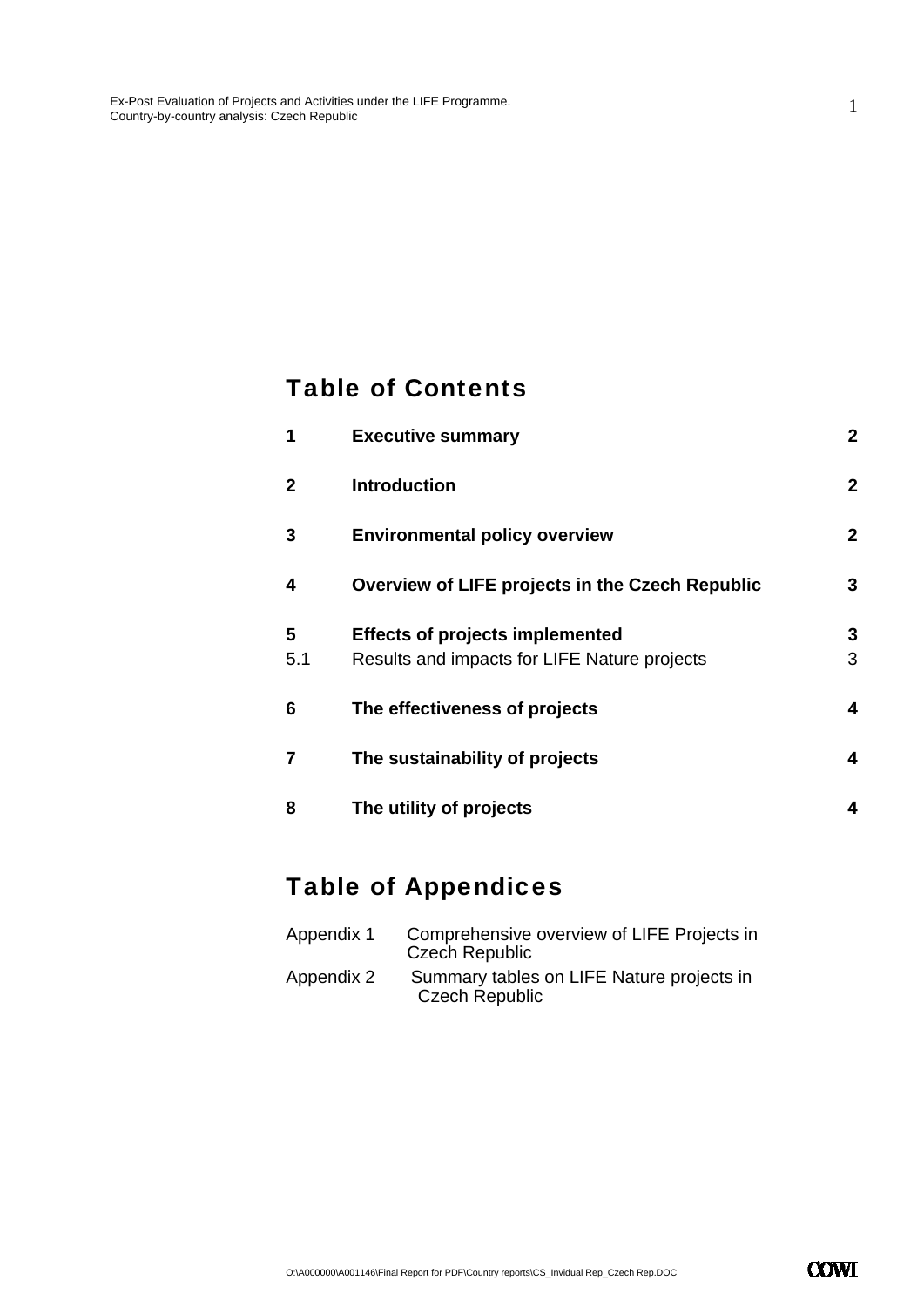### **1 Executive summary**

The Czech Republic's Ecology Policy is in line with European principles in four priority areas of action in the 6th Environmental Action Programme.

In the context of the LIFE Programme, which was implemented in the Czech Republic in 2004, only two LIFE Nature projects were co-financed in the Czech Republic, one of which is still ongoing. The LIFE Nature projects dealt with habitat projects which were fully in line with related EU directives.<sup>1</sup> The realisation of projects under LIFE Nature is important with regard to management of Natura 2000 areas in the Czech Republic. The effectiveness of the completed LIFE Nature project entitled: *"Restoration of thermophilous habitats in the Moravian Karst"* is assessed as high, while sustainability is assessed as medium.

# **2 Introduction**

This country report on the implementation of the LIFE Programme in the Czech Republic is part of the overall ex-post evaluation of the LIFE Programme. The evaluation was commissioned in July 2008 and covers all LIFE projects initiated during the period 1996-2006. The overall objective of the evaluation is to assess the relevance and impact of activities and projects financed under the LIFE Programme. The evaluation comprises country studies in all Member States excepting Bulgaria, which has never carried out any LIFE projects. This report documents the analysis carried out on the implementation of the LIFE Programme in the Czech Republic. The ex-post evaluation focuses on assessing the effect of the LIFE Programme on Europe's nature and environment through looking at the results and impacts of LIFE projects implemented under the Nature (NAT) and Environment (ENV) components. The results and impacts have been assessed along three main evaluation criteria:

- Effectiveness, i.e. the extent to which planned objectives have been reached;
- Sustainability, i.e. the extent to which positive impacts have continued or are likely to continue;
- Utility, i.e. the extent to which impacts address key environmental needs and priorities in the EU and for the stakeholders concerned.

### **3 Environmental policy overview**

The Czech Republic's environmental policy focuses on the accomplishment of assumed goals and ecological effects in the following key areas:

- Energy and natural resources consumption and production are almost four times higher than in other EU countries. The Czech Republic's target share for electricity gained from renewable energy sources for 2010 is 8 per cent. A priority of the Czech Republic's ecological policy is to increase energy effectiveness and use of renewable sources in order to attain EU targets;
- Regarding climate change and the Kyoto Protocol, the Czech Republic is committed to reducing its greenhouse gas emissions for the period 2008-2012 by 8 per cent , when compared to the 1990 level;
- Waste management is one the most neglected aspects of environment protection in the Czech Republic. A key issue is the predominant use of landfills as a waste management option and the low recycling rate. The National Waste Management Plan sets the following targets for the increase of

-

 $\mathcal{D}_{\mathcal{L}}$ 

<sup>&</sup>lt;sup>1</sup> Council Directive 79/409/EEC (Birds Directive) and Council Directive 92/43/EEC (Habitats Directive)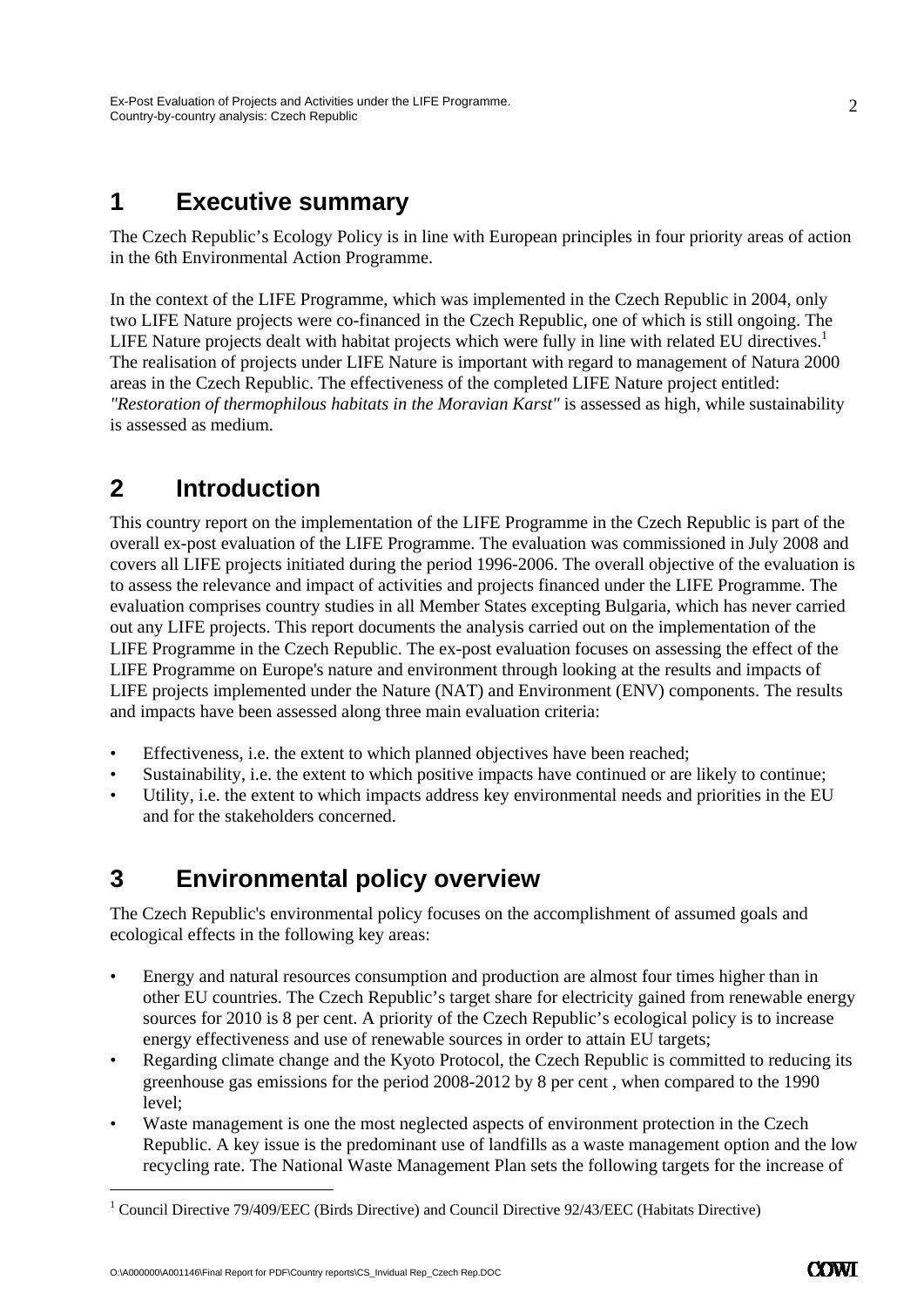waste recovery and recycling: 55 per cent recycling of all waste produced by the year 2012; 50 per cent recovery of municipal waste by 2010; and a 20 per cent reduction by 2010 of landfill waste compared to the 2000 level;

In the Czech Republic, 8.8 per cent of the total land area is designated for the bird protection while 9.2 per cent is designated for rare species and habitats.

# **4 Overview of LIFE projects in the Czech Republic**

During the period 1996 - 2006, the LIFE Programme only co-financed two LIFE Nature projects in the Czech Republic. The Czech Republic joined the LIFE Programme upon accession to the EU in 2004. A full overview of the projects is provided in Appendix 1. This is supplemented by detailed tables in Appendix 2 and 3. Annex 1 in Appendix 3 contains some qualitative information.

|        | Number of pro-<br>jects | Total LIFE con-<br>tribution (million<br>EUR) | Main themes<br>covered | Average LIFE<br>contribution per<br>project (million<br>EUR) | Average project<br>duration (years) |
|--------|-------------------------|-----------------------------------------------|------------------------|--------------------------------------------------------------|-------------------------------------|
| Nature |                         | 1.1                                           | Habitats (100%)        | 0.6                                                          |                                     |

*Table 4.1 Overview of LIFE projects 1996-2006 in the Czech Republic* 

Source: BUTLER

The two **LIFE Nature** projects, co-financed by the LIFE Programme during 1996-2006, comprise site habitat restoration projects (restoration and sustainable management of sub-Pannonic steppic grasslands; Pannonic white oak woods; Pannonic oak-hornbeam forests; lime-alder forests including slopes; screes and ravines, and calcareous scree).

# **5 Effects of projects implemented**

### **5.1 Results and impacts for LIFE Nature projects**

Evaluation of results and impacts of LIFE Nature projects is limited because one project is still ongoing and it is difficult to assess its final value. In the case of the completed project *"Restoration of thermophilous habitats in the Moravian Karst"*, the project was successful from a technical point of view and achieved its objectives. The Monitoring team evaluated activities carried out during the course of the LIFE Nature project and assessed results as high, particularly the economic effect and considers that it may, with the support of the Czech government, result in the expansion of Natura  $2000^3$ .

Although a proposed Natura 2000 site was suggested, the MOE backed out of their initial promise to designate this site to Natura 2000. A statement from the MOE was included in the initial application for the LIFE project, but the boundaries were subsequently revised. The Czech Republic is currently working on a correction and supplements to the Natura 2000 areas. Final execution of the project is expected once a governmental decision has been made on the site as the project is not eligible for

-

3

 $2^2$  For the purpose of this evaluation, the LIFE projects were categorised according to the thematic structure of the LIFE+ Programme (ref. Regulation EC No. 614/2007, Annex II). The themes included for LIFE Nature: Habitat Directive, Birds Directive and Biodiversity. For LIFE Environment: Climate change, air, water, soil, forests, natural resources and waste, chemicals, urban environment, strategic approaches.

<sup>&</sup>lt;sup>3</sup> Interview with monitoring team,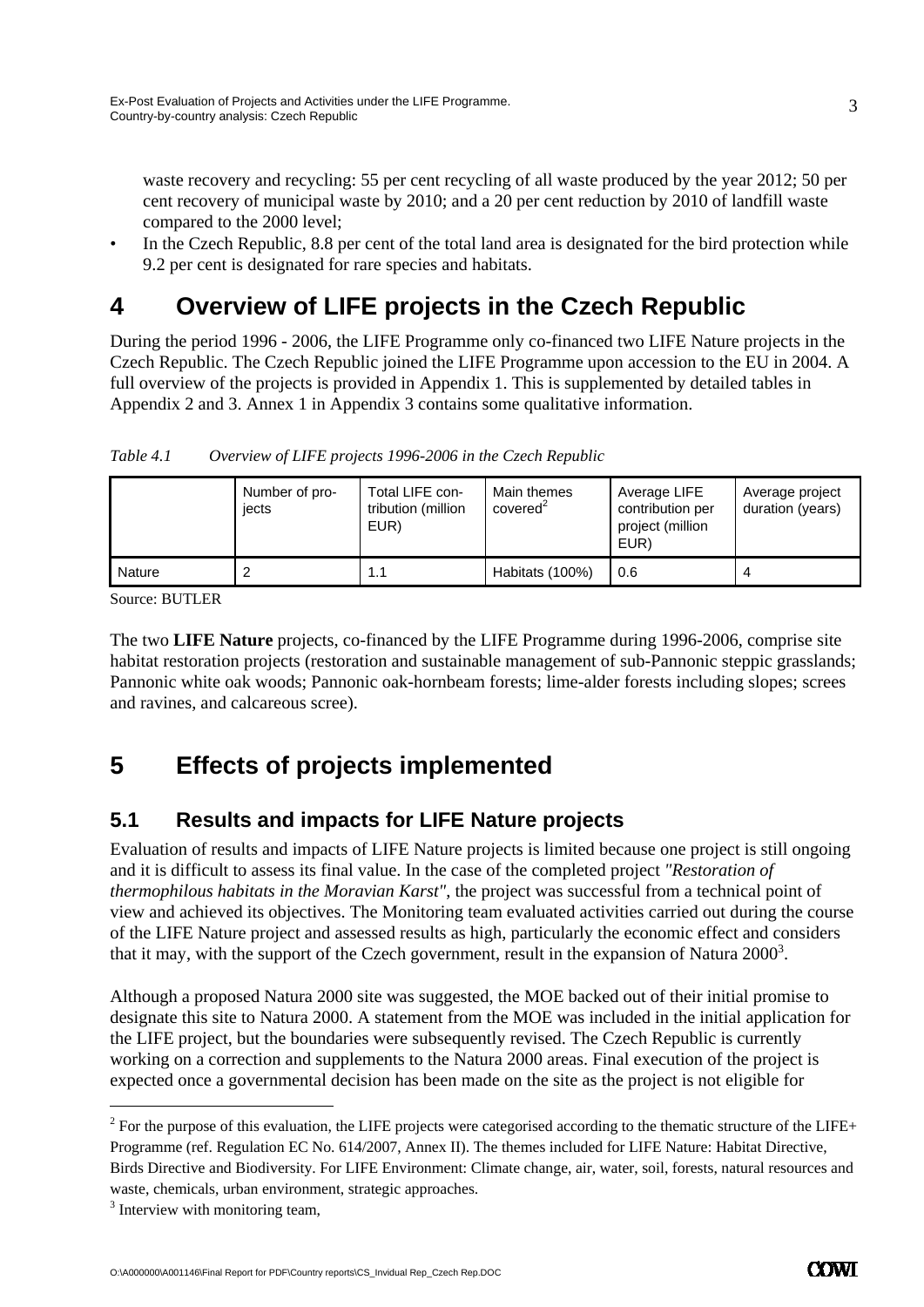funding if the ground is not recognized as part of Natura 2000. This demonstrates some of the difficulties in fully implementing the LIFE Programme.

Based on project studies and interviews with the National focal points and the Monitoring experts, it is estimated that only 0.01 per cent of Natura 2000 areas in the Czech Republic<sup>4</sup> have been affected by LIFE Projects.

## **6 The effectiveness of projects**

Effectiveness can be assessed at two levels: the project level, which compares achievements with project objectives, and at programme level, which compares achievements with LIFE Programme objectives.5

Both projects are in line with the LIFE Programme and contribute to the implementation of Council Directive 92/43/EEC (Habitats Directive). The Monitoring team has evaluated the effectiveness of the implemented LIFE Nature project as high.

In the opinion of the Desk officer and the Monitoring team, the finalised LIFE Nature project *"Restoration of thermophilous habitats in the Moravian Karst"* has accomplished its goals. The second LIFE Nature project is still ongoing and is somewhat delayed, therefore it was difficult for the Desk officer and the Monitoring team to evaluate the project. Many project actions delivered better results than originally foreseen in the project application (both regarding quality and quantity) e.g. an area of land was purchased for the budgeted amount which was 2.5 times larger than anticipated.

# **7 The sustainability of projects**

The Czech Republic is currently revising the Natura 2000 sites and the *"Restoration of thermophilous habitats in the Moravian Karst"* project area will, most likely, be included in the Natura 2000 area. It is currently waiting designation. Sustainability is therefore uncertain. Both the Monitoring team and the LIFE Unit Desk Officer considered that a common policy between the Beneficiary (NGOs) and the State administration concerning boundaries of protected areas was lacking thus creating an obstacle to the project's sustainability. It is concluded that the results of the Nature projects may be sustainable provided the results are used in the process of expanding Natura 2000 areas and their subsequent protection. In the view of the national coordinator, the other crucial factor is the availability of future financial resources.

# **8 The utility of projects**

-

Implementation of LIFE Programme projects in the Czech Republic contribute towards solving environmental problems in Europe and towards achieving many of the EU's main priorities. The introduction of LIFE Programme projects is in compliance with the Czech Republic's main ecological policy goals. The implementation of the LIFE Nature projects also contributes towards finding solutions

<sup>&</sup>lt;sup>4</sup> The overall Natura 2000 areas (SPA) in the Czech Republic account for 1,046 square km (Natura 2000 European Commission DG ENV Nature Newsletter). The project concerned approximately 130ha which were classified as NATURA 2000.

<sup>&</sup>lt;sup>5</sup> Specific objectives of LIFE Nature: to contribute to the implementation of Council Directive 79/409/EEC (Birds Directive) and Council Directive 92/43/EEC (Habitats Directive); LIFE Environment: to contribute to the development of innovative and integrated techniques and methods and to the further development of Community environmental policy.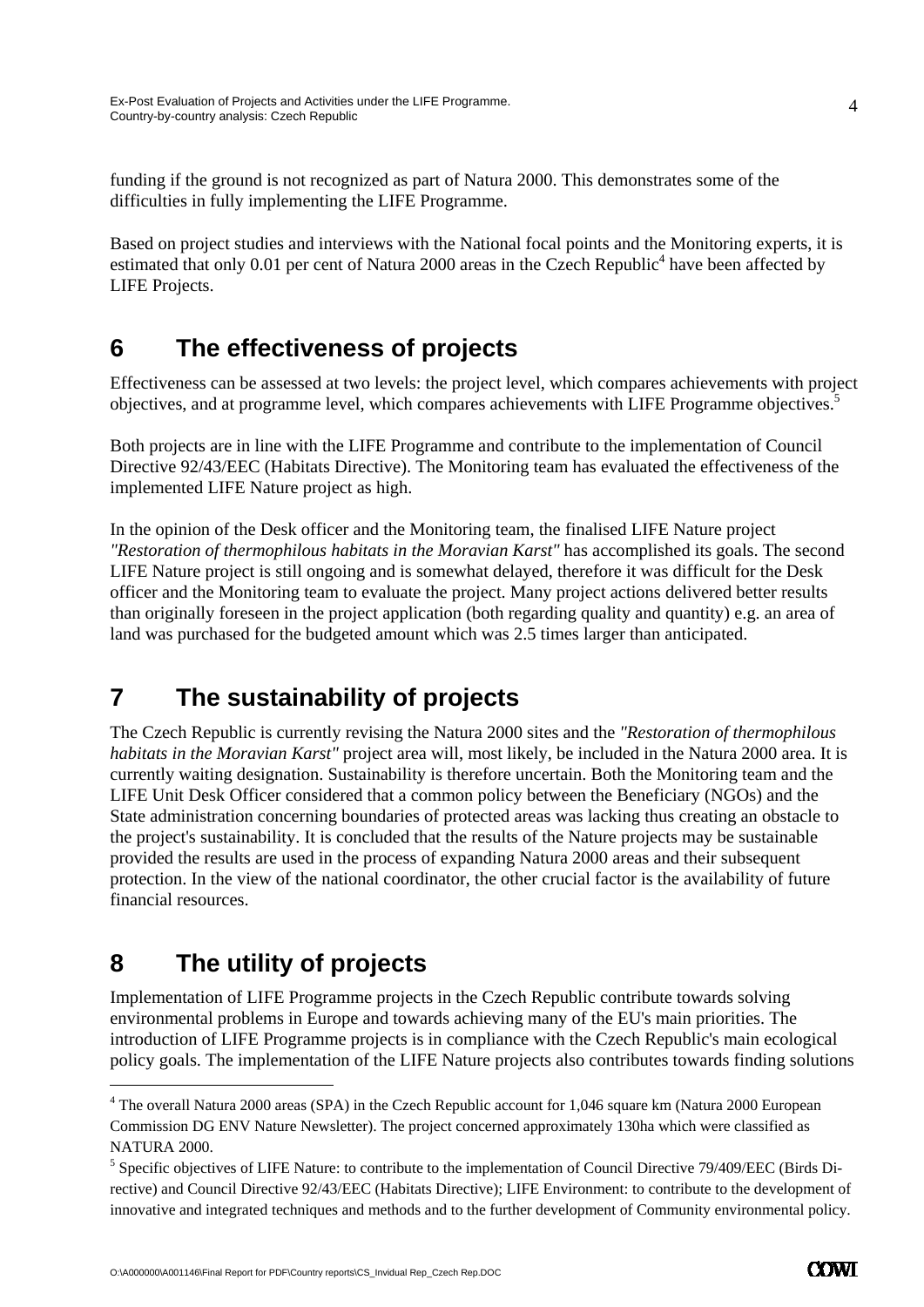to environmental problems such as: eliminating the negative impacts of spontaneous succession on priority habitats realized on 130ha; increasing areas high biodiversity and concentration of about 100 nationally endangered thermophilous species; saving endangered priority habitats and two priority species populations endangered by impact of industrial exploitation; restoration of traditional grazing as well as public environmental education and comprehensive information about NATURA 2000 biotopes.

However, experience regarding the LIFE Programme is very limited as only two projects have been implemented to date. The low application rate was a barrier for new EU Member Countries. Furthermore, LIFE Programme funding competes against structural funds where a greater amount of money is more easily available with a lower national co-financing rate. According to the beneficiary, it would not be possible to implement LIFE Nature projects without co-financing within the LIFE Programme framework, and the implementation process would be delayed, which could result in the loss or destruction of valuable protected areas.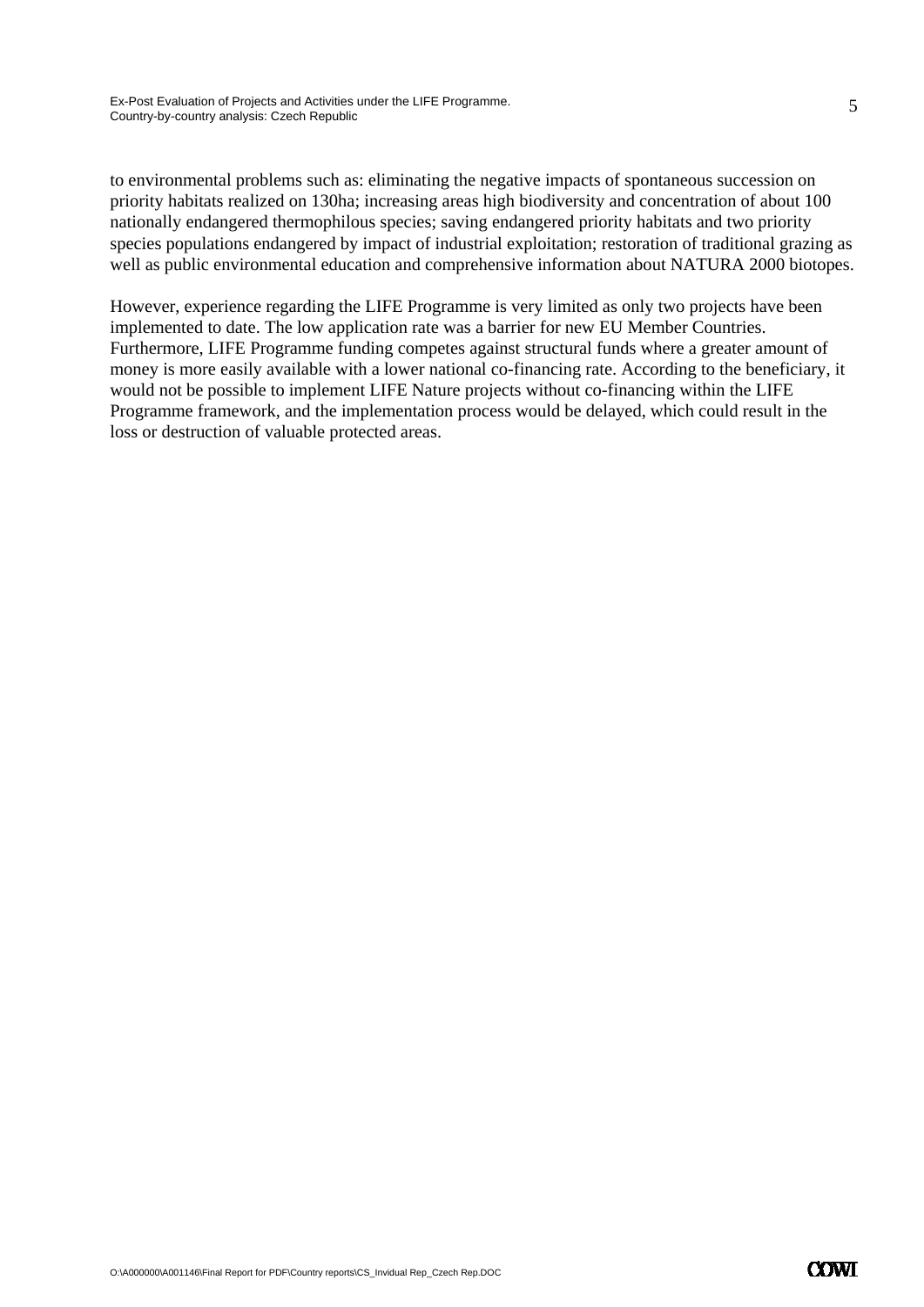## **Appendix 1 Comprehensive overview of LIFE Projects in Czech Republic**

In connection with the ex-post evaluation, data was extracted from the BUTLER database of the LIFE Unit. Table 1 and Table 2 below provide an overview of the information available on each project as well as the LIFE+ theme attached by the evaluation team to the project. The budget figures for LIFE co-financing do not necessarily correspond to the actual payments made.

| Id.           | <b>Title</b>                      | <b>LIFE</b><br>generation | <b>Funding</b><br>year | <b>Start</b><br>year | <b>End</b><br>year | <b>Total</b><br>budget<br>(EUR) | LIFE co-<br>financing<br>(EUR) | <b>Beneficiary</b><br>type | <b>International</b><br>partners<br>(yes/no) | <b>Directive</b><br>(Birds,<br>Habitats) or<br>biodiversity |
|---------------|-----------------------------------|---------------------------|------------------------|----------------------|--------------------|---------------------------------|--------------------------------|----------------------------|----------------------------------------------|-------------------------------------------------------------|
| LIFE04        | Restoration of thermophilous      | LIFE III                  | 2004                   | 2004                 | 2008               | 549.675                         | 412,256                        | NGO-                       | No                                           | Habitats                                                    |
| NAT/CZ/000015 | habitats in the Moravian Karst    |                           |                        |                      |                    |                                 |                                | Foundation                 |                                              |                                                             |
| LIFE06        | Preservation of alluvial forest   | LIFE III                  | 2006                   | 2007                 | 2011               | 1.014.720                       | 704,000                        | Regional au-               | No                                           | Habitats                                                    |
| NAT/CZ/000121 | habitats in the Morávka river Ba- | Extension                 |                        |                      |                    |                                 |                                | thority                    |                                              |                                                             |
|               | sin                               |                           |                        |                      |                    |                                 |                                |                            |                                              |                                                             |

*Table 1 Overview of LIFE Nature Projects in Czech Republic*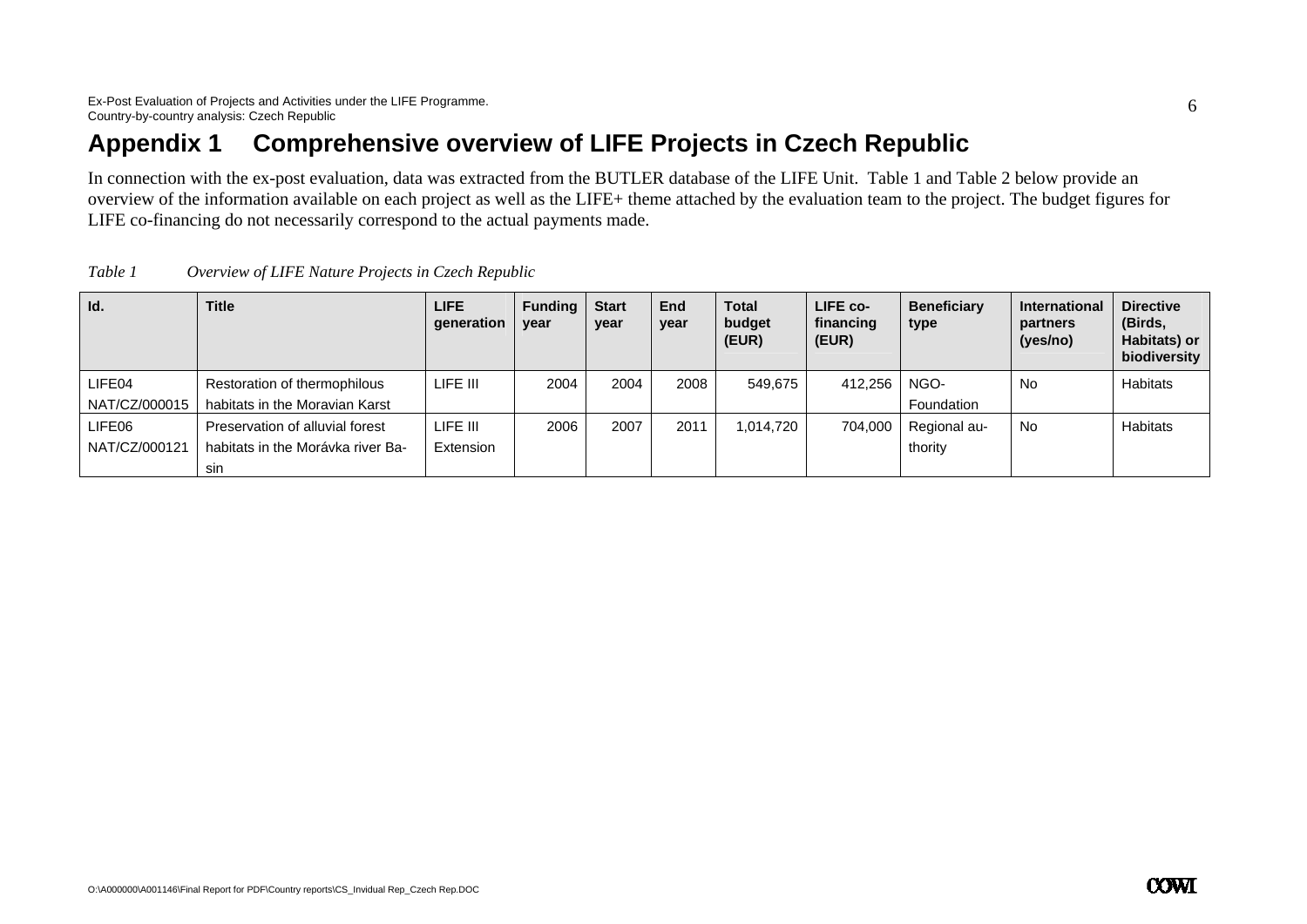### **Appendix 2 Summary tables on LIFE Nature projects in Czech Republic**

| <b>Generation</b>                              | Year         | <b>Number of</b><br>projects | <b>Total budget</b><br>(EUR<br>million) | <b>Total LIFE</b><br>co-financing<br>budget (EUR<br>million) | Average<br>duration<br>(years) | Average<br><b>LIFE funding</b><br>per project<br>(EUR<br>million) |
|------------------------------------------------|--------------|------------------------------|-----------------------------------------|--------------------------------------------------------------|--------------------------------|-------------------------------------------------------------------|
| LIFE II                                        | 1996         | $\mathbf 0$                  | 0.0                                     | 0.0                                                          | 0.0                            | 0.0                                                               |
|                                                | 1997         | $\pmb{0}$                    | 0.0                                     | 0.0                                                          | 0.0                            | 0.0                                                               |
|                                                | 1998         | $\mathbf 0$                  | 0.0                                     | 0.0                                                          | 0.0                            | 0.0                                                               |
|                                                | 1999         | $\pmb{0}$                    | 0.0                                     | 0.0                                                          | 0.0                            | 0.0                                                               |
|                                                | <b>Total</b> | $\pmb{0}$                    | 0.0                                     | 0.0                                                          | 0.0                            | 0.0                                                               |
| LIFE III                                       | 2000         | 0                            | 0.0                                     | 0.0                                                          | 0.0                            | 0.0                                                               |
|                                                | 2002         | 0                            | 0.0                                     | 0.0                                                          | 0.0                            | 0.0                                                               |
|                                                | 2003         | 0                            | 0.0                                     | 0.0                                                          | 0.0                            | 0.0                                                               |
|                                                | 2004         | $\mathbf{1}$                 | 0.5                                     | 0.4                                                          | 4.0                            | 0.4                                                               |
|                                                | <b>Total</b> | 1                            | $\mathbf{1}$                            | $\bf{0}$                                                     | 4.0                            | 0.4                                                               |
| LIFE III<br>extension                          | 2005         | 0                            | 0.0                                     | 0.0                                                          | 0.0                            | 0.0                                                               |
|                                                | 2006         | 1                            | 1.0                                     | 0.7                                                          | 4.0                            | 0.7                                                               |
|                                                | <b>Total</b> | 1                            | 1.0                                     | 0.7                                                          | 4.0                            | 0.7                                                               |
| <b>Grand total</b>                             |              | $\overline{2}$               | 1.6                                     | 1.1                                                          | 4.0                            | 0.6                                                               |
| Comparative<br>figures for all<br>NAT projects |              | 771                          | 1,224.1                                 | 637.2                                                        | 4.2                            | 0.8                                                               |

*Table 2 Overview of LIFE NAT projects in Czech Republic, 1996-2006* 

*Table 3 Categories of LIFE NAT projects in Czech Republic, 1996-2006* 

| <b>LIFE NAT themes</b>       | No. of<br>projects | In % of total | <b>Total budget</b><br>(EUR million) | In % of<br>total | <b>LIFE</b><br>contribution<br>(EUR<br>million | In % of<br>total |
|------------------------------|--------------------|---------------|--------------------------------------|------------------|------------------------------------------------|------------------|
| <b>Habitats Directive</b>    | 2                  | 100%          | 1.6                                  | 100%             | 1.1                                            | 100%             |
| <b>Birds Directive</b>       | 0                  | $0\%$         | 0.0                                  | $0\%$            | 0.0                                            | 0%               |
| <b>Biodiversity projects</b> | 0                  | $0\%$         | 0.0                                  | 0%               | 0.0                                            | $0\%$            |
| <b>Total</b>                 | 2                  | 100%          | 1.6                                  | 100%             | 1.1                                            | 100%             |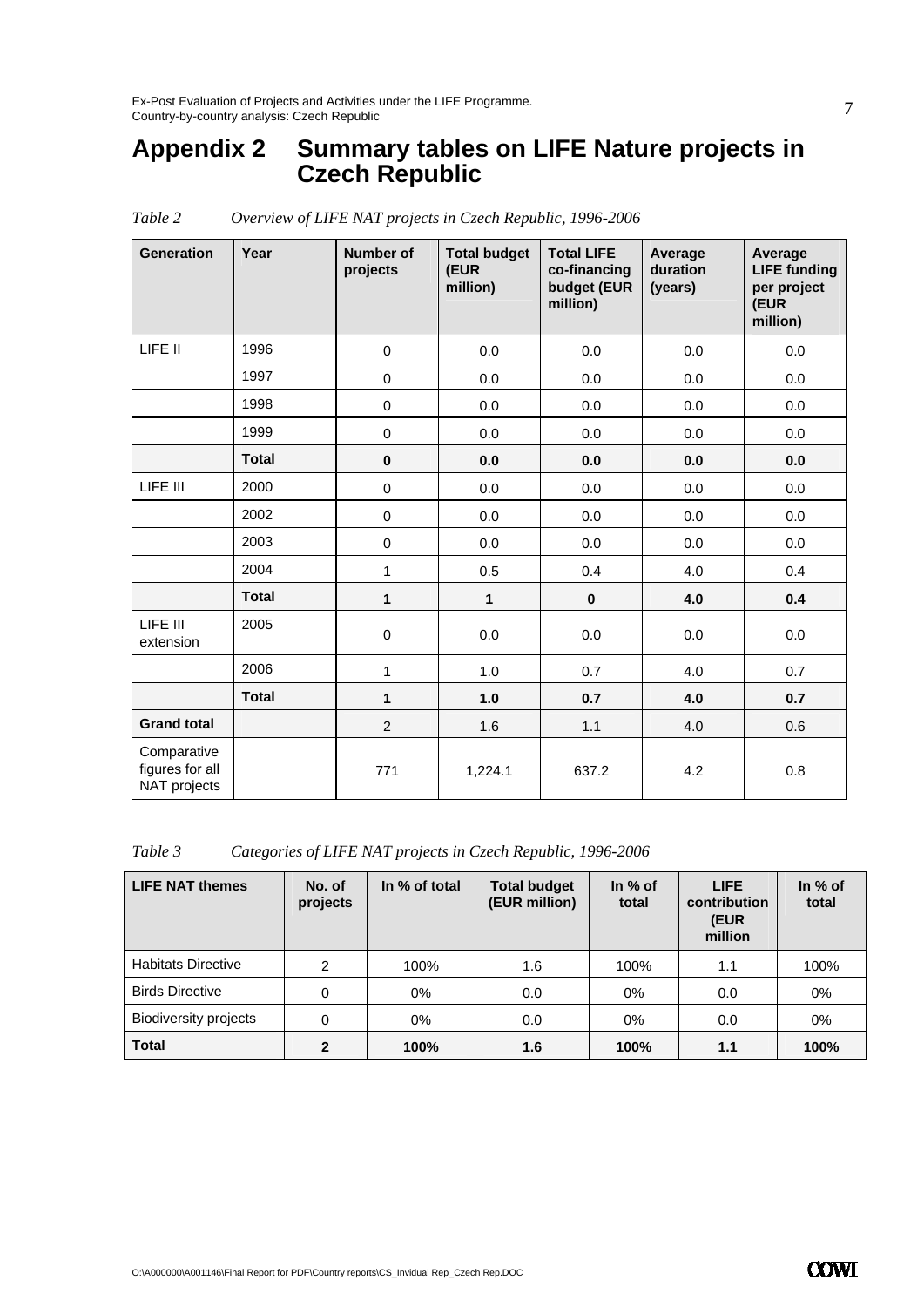Ex-Post Evaluation of Projects and Activities under the LIFE Programme. Country-by-country analysis: Czech Republic

| <b>Beneficiary type</b>                  | No. of<br>projects | In % of<br>total | <b>Total</b><br>budget<br>(EUR<br>million) | In $%$ of<br>total | <b>LIFE</b><br>contribution<br>(EUR<br>million) | In $%$ of<br>total |  |  |
|------------------------------------------|--------------------|------------------|--------------------------------------------|--------------------|-------------------------------------------------|--------------------|--|--|
| <b>Public entities</b>                   |                    |                  |                                            |                    |                                                 |                    |  |  |
| National authority                       | $\mathbf 0$        | 0%               | 0.0                                        | 0%                 | 0.0                                             | 0%                 |  |  |
| Regional authority                       | 1                  | 50%              | 1.0                                        | 65%                | 0.7                                             | 63%                |  |  |
| Local authority                          | 0                  | 0%               | 0.0                                        | 0%                 | 0.0                                             | 0%                 |  |  |
| Development agency                       | $\mathbf 0$        | 0%               | 0.0                                        | 0%                 | 0.0                                             | 0%                 |  |  |
| Intergovernmental body                   | $\mathbf 0$        | 0%               | 0.0                                        | 0%                 | 0.0                                             | 0%                 |  |  |
| Park-reserve authority                   | $\Omega$           | 0%               | 0.0                                        | 0%                 | 0.0                                             | 0%                 |  |  |
| Sub-total                                | 1                  | 50%              | 1.0                                        | 65%                | 0.7                                             | 63%                |  |  |
| <b>Public and private enterprises</b>    |                    |                  |                                            |                    |                                                 |                    |  |  |
| International enterprise                 | $\mathbf 0$        | 0%               | 0.0                                        | 0%                 | 0.0                                             | 0%                 |  |  |
| Large enterprise                         | $\Omega$           | 0%               | 0.0                                        | 0%                 | 0.0                                             | 0%                 |  |  |
| SME Small and medium sized<br>enterprise | $\Omega$           | 0%               | 0.0                                        | 0%                 | 0.0                                             | 0%                 |  |  |
| Mixed enterprise                         | $\Omega$           | 0%               | 0.0                                        | 0%                 | 0.0                                             | 0%                 |  |  |
| Public enterprise                        | 0                  | 0%               | 0.0                                        | 0%                 | 0.0                                             | 0%                 |  |  |
| Sub-total                                | $\bf{0}$           | 0%               | 0.0                                        | 0%                 | 0.0                                             | 0%                 |  |  |
| <b>NGOs and research</b>                 |                    |                  |                                            |                    |                                                 |                    |  |  |
| NGO-Foundation                           | $\mathbf{1}$       | 50%              | 0.5                                        | 35%                | 0.4                                             | 37%                |  |  |
| <b>Research institutions</b>             | $\mathbf 0$        | 0%               | 0.0                                        | 0%                 | 0.0                                             | 0%                 |  |  |
| University                               | $\Omega$           | 0%               | 0.0                                        | 0%                 | 0.0                                             | 0%                 |  |  |
| Training centre                          | $\mathbf 0$        | 0%               | 0.0                                        | 0%                 | 0.0                                             | 0%                 |  |  |
| Sub-total                                | 1                  | 50%              | 0.5                                        | 35%                | 0.4                                             | 37%                |  |  |
| None indicated                           | $\pmb{0}$          | 0%               | 0.0                                        | 0%                 | 0.0                                             | 0%                 |  |  |
| <b>Total</b>                             | $\overline{2}$     | 100%             | 1.6                                        | 100%               | 1.1                                             | 100%               |  |  |

#### *Table 4 Czech Republic LIFE NAT projects 1996-2006 according to beneficiary type*

8